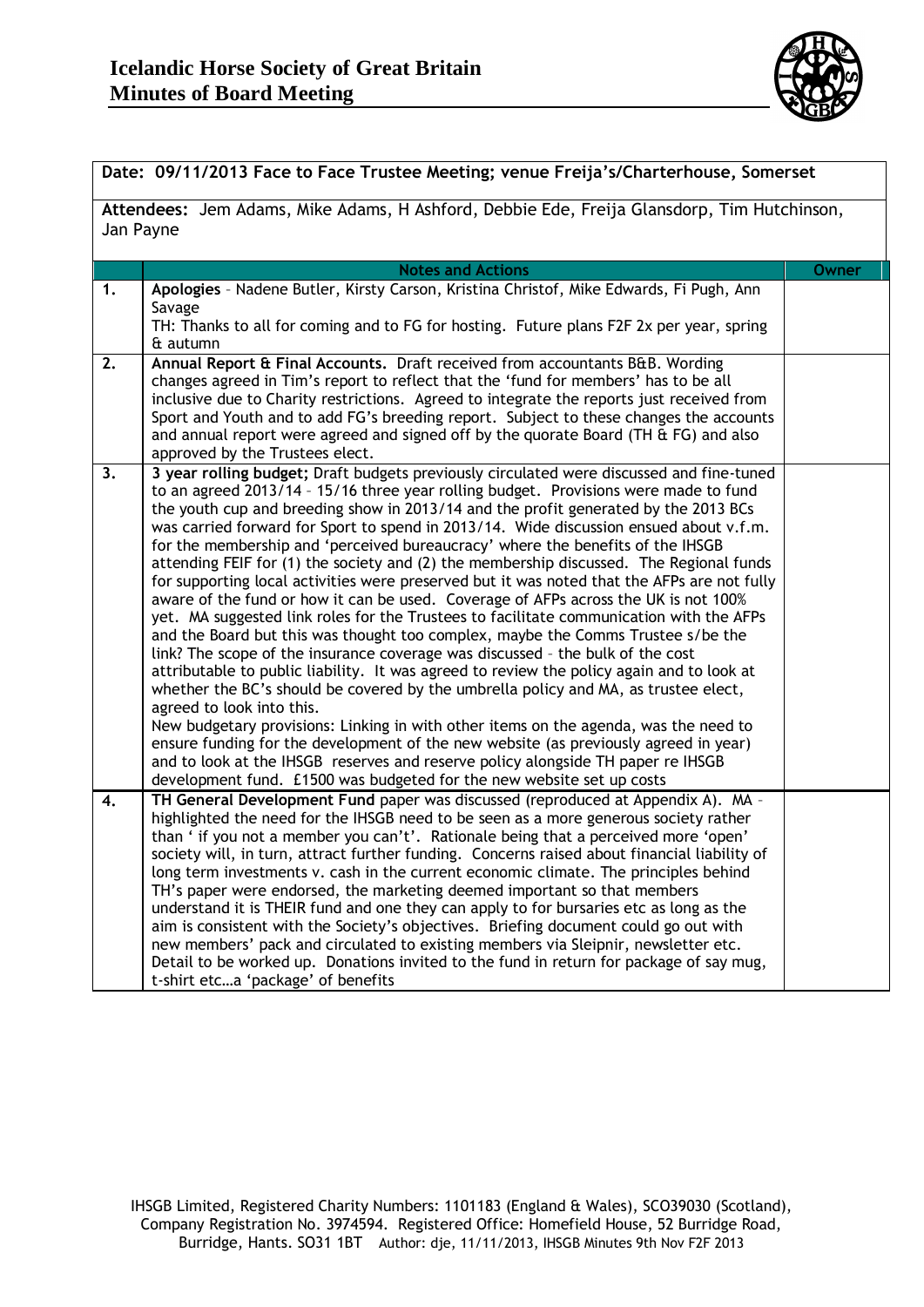

| $\overline{5}$ . | Aims & Goals next 10 years.                                                                                                                               |  |  |  |  |
|------------------|-----------------------------------------------------------------------------------------------------------------------------------------------------------|--|--|--|--|
|                  | Ref SWOT analysis attached. An addition to threats - member retention, An addition to                                                                     |  |  |  |  |
|                  | Opportunities - the 50% of icey owners who are not IHSGB members.                                                                                         |  |  |  |  |
|                  | <b>Future Vision/Proofing</b>                                                                                                                             |  |  |  |  |
|                  | Goals:                                                                                                                                                    |  |  |  |  |
|                  | 1. The 10 year vision is to have 75% of icey owners as members, looking at a circa                                                                        |  |  |  |  |
|                  | 10% growth in members year on year.                                                                                                                       |  |  |  |  |
|                  | 2. Increase Inclusivity                                                                                                                                   |  |  |  |  |
|                  | 3. Increase the 'value' felt by members - members to feel they are getting more                                                                           |  |  |  |  |
|                  | out of the society and feeling they are part of it/it is their society                                                                                    |  |  |  |  |
|                  | The hows:                                                                                                                                                 |  |  |  |  |
|                  | Agreed real opportunities existed to target the 50% icey owners who are not<br>$\bullet$                                                                  |  |  |  |  |
|                  | members. To do this there is a need to re-launch the AFP initiative as Area Reps                                                                          |  |  |  |  |
|                  | - they are the initial face of the Society, they need to be more fully involved                                                                           |  |  |  |  |
|                  | with the Society and, in some cases, more pro-active in their roles.<br>Guidelines/'job descriptions' do exist but 'all a bit vague'. Given this targeted |  |  |  |  |
|                  | growth revolves around the roles of Communications, Membership and Studbook                                                                               |  |  |  |  |
|                  | these 'departments' be asked to come up with a strategy and also to draft an                                                                              |  |  |  |  |
|                  | exit poll for those leaving the society to gather intelligence. Timeframe next                                                                            |  |  |  |  |
|                  | few months.                                                                                                                                               |  |  |  |  |
|                  | Increase Inclusivity; how attract more members to events? Marketing of a social<br>$\bullet$                                                              |  |  |  |  |
|                  | event which also has a competition attached, tea tents, TV's for the non-riders,                                                                          |  |  |  |  |
|                  | night time tolts, 'fun events', in hand classes, educational themes - The IHSGB                                                                           |  |  |  |  |
|                  | Summer PartyNeed to decide venue and dates for 2014 asap (breeding show                                                                                   |  |  |  |  |
|                  | too).                                                                                                                                                     |  |  |  |  |
|                  | MA queried the possibilities/risks of sending out Sleipnir etc by email to non-                                                                           |  |  |  |  |
|                  | members                                                                                                                                                   |  |  |  |  |
| 6.               | <b>Website and Facebook</b>                                                                                                                               |  |  |  |  |
|                  | The rewrite is on-going and ready for at least a demo launch at the AGM. Target launch                                                                    |  |  |  |  |
|                  | date of 1 <sup>st</sup> January (to be kept under review). Discussion about different access levels                                                       |  |  |  |  |
|                  | for Trustees eg: Sport have a password specific to editing their page(s) but not deemed                                                                   |  |  |  |  |
|                  | necessary. Board and named management team (re corporate bits -ToR's, Articles,                                                                           |  |  |  |  |
|                  | Forms advertising, links etc)l to have write access.                                                                                                      |  |  |  |  |
|                  | Facebook: Accepted that the Trustee in charge of Comms & PR should have editorial                                                                         |  |  |  |  |
|                  | control of social media and websites. Agreed Jem would liaise with MR about existing                                                                      |  |  |  |  |
|                  | posts on IHSGB website.                                                                                                                                   |  |  |  |  |
| 6.               | Long term service - the meeting agreed how to recognise and mark the event of a long                                                                      |  |  |  |  |
|                  | term Board member standing down. £100 budget was agreed.                                                                                                  |  |  |  |  |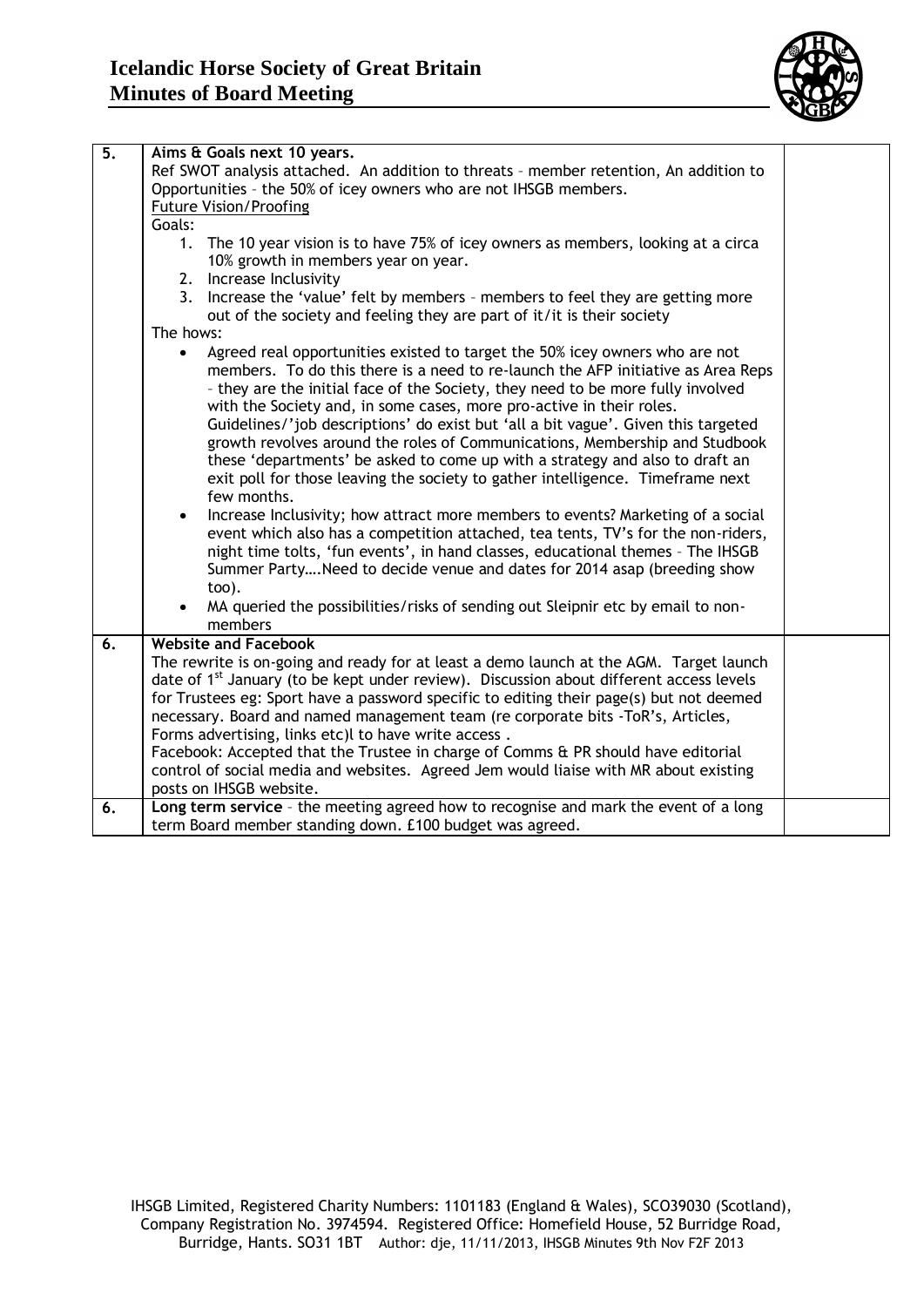

| $\overline{7}$ . | A.O.B.    |                                                                                                               |  |
|------------------|-----------|---------------------------------------------------------------------------------------------------------------|--|
|                  |           | The Shop - No trading in 2012/13. Inventory received from Shona. TH has had                                   |  |
|                  |           | some preliminary discussions with MR/Anne Davies about selling small misc                                     |  |
|                  |           | articles. All supported the idea of a shop but recognised it needed a named                                   |  |
|                  |           | individual to take forward. KISS - mugs, brand t-shirts, adopt concept of 'friends<br>of'                     |  |
|                  |           | Member thank you - a perpetual calendar, accompanied by hints and tipsfree                                    |  |
|                  |           | for Area Reps, sell at £xand/or photo competition and IHSGB annual                                            |  |
|                  |           | calendar Education & Welfare Trustee to develop idea                                                          |  |
|                  | $\bullet$ | ToR - all Trustees to review their terms of reference and update                                              |  |
|                  | $\bullet$ | <b>Board Meeting schedules:</b>                                                                               |  |
|                  |           | Agreed to meet on Skype on the second Tuesday of the month at 19.30-21.00hrs-                                 |  |
|                  |           | DE to initiate protem on Skype, FG to be the Pow Wow standby. PP to continue                                  |  |
|                  |           | as Minute Secretary/FG to confirm with her.                                                                   |  |
|                  | $\bullet$ | FEIF CONFERENCE 7 <sup>th</sup> - 9 <sup>th</sup> February 2014                                               |  |
|                  | $\bullet$ | F2F - April 12 <sup>th</sup> in lieu of Skype call. Venue: Charterhouse                                       |  |
|                  |           | Agreed 'Not So Secret Diary of a Trustee' as a light hearted synopsis of the                                  |  |
|                  |           | Trustee meetings/agendas agreed; FG to write up this meeting                                                  |  |
|                  |           | Next newsletter copy deadline by 20 <sup>th</sup> November - to include intro pieces from<br>the new Trustees |  |
|                  | $\bullet$ | JA - widening of Performance Awards - review of overall scheme required                                       |  |
|                  |           | (Jem's team) and nominations from Area Reps, an awards evening to be                                          |  |
|                  |           | incorporated into the Summer Party/Show.                                                                      |  |
|                  | $\bullet$ | Thanks Freija for hosting and everyone for their constructive input and                                       |  |
|                  |           | enthusiasm.                                                                                                   |  |
|                  |           | DE to update yahoo forum website re AGM times and nominees                                                    |  |
| 15               |           | DONM - Tuesday, December 10th 2013 @ 19.30hrs                                                                 |  |
|                  |           |                                                                                                               |  |

### **Distribution List:** Trustees, Management Team

### **For information:**

### **Guidance for the Creation and Use of the IHSGB General Development Fund**

To maintain our status as a registered charity that is able to claim tax relief, we are required to demonstrate annual achievement of the Society's aims. The creation of this fund will help us achieve to our goals and will also demonstrate our charitable credentials. The aim of the fund is for the interest earned to be used to award grants that will further the Society's objectives.

The Society's objectives are:

1. To educate the public about the Icelandic horse and its origins, preservation and standards in accordance with the standards of FEIF.

2. To improve general standards in the management, use and treatment of horses with special features of the Icelandic horse by the education of breeders, importers, owners, judges, vets, trainers and the public

Applications for grants are to be made in writing to the Board of Trustees by  $31<sup>st</sup>$  July each year for the following year. The application should include the reasoning why the applicant believes that the Society objectives would be enhanced and state the benefits to be gained.

Applications may be from anyone, and there is no limit to the number of times an individual may apply.

The Board of Trustees shall consider the merits of each and every application, seeking clarification where necessary. Any awards so granted will be announced at the Society AGM in November. If no

IHSGB Limited, Registered Charity Numbers: 1101183 (England & Wales), SCO39030 (Scotland), Company Registration No. 3974594. Registered Office: Homefield House, 52 Burridge Road, Burridge, Hants. SO31 1BT Author: dje, 11/11/2013, IHSGB Minutes 9th Nov F2F 2013